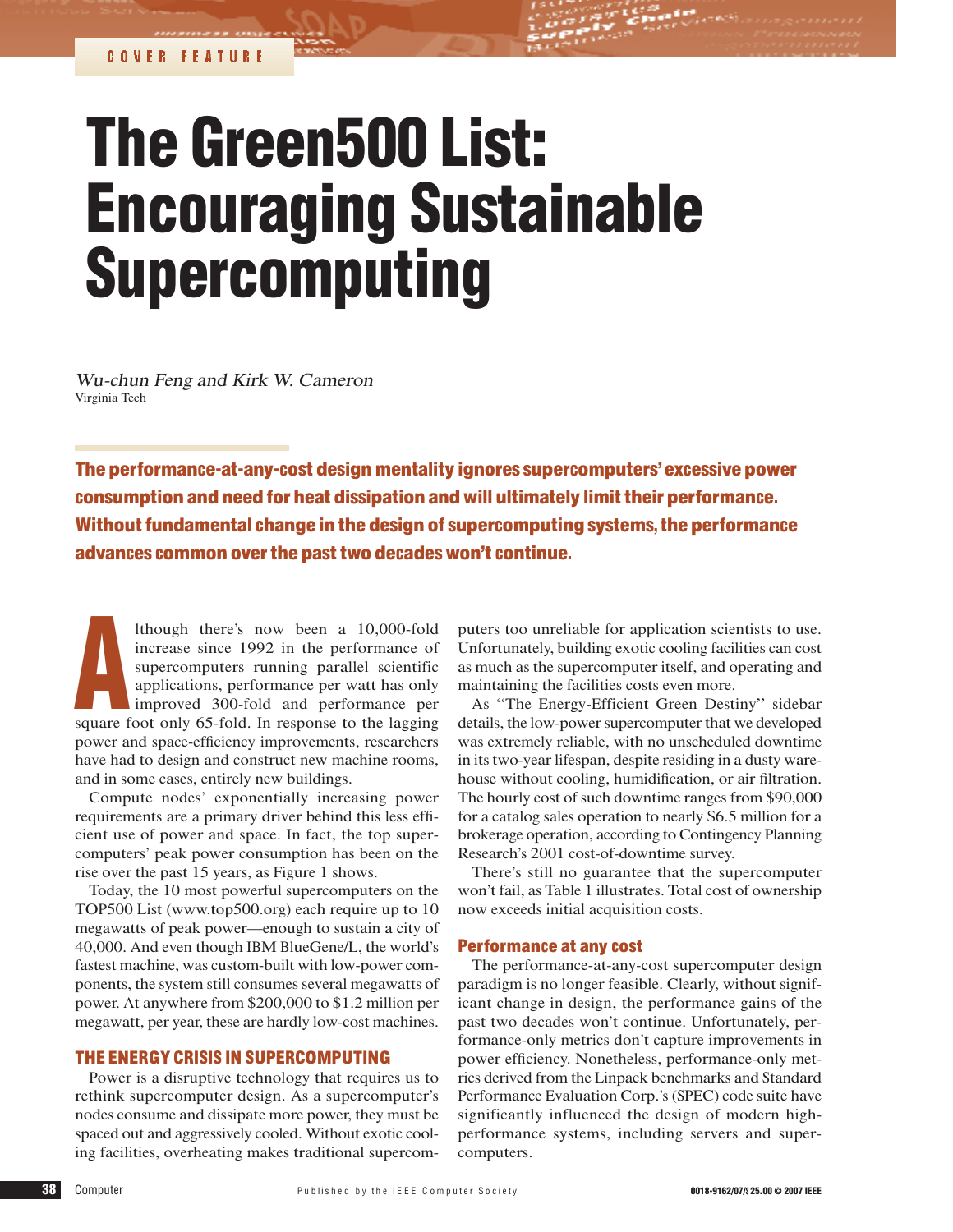

Figur<sup>e</sup> 1.Rising powerrequirements.Peak powe<sup>r</sup> <sup>c</sup>onsumption <sup>o</sup>fth<sup>e</sup> top <sup>s</sup>upercomputer<sup>s</sup> ha<sup>s</sup> <sup>s</sup>teadily increased overth<sup>e</sup> past 15 years.

## The Energy-Efficient Green Destiny

As a first step toward reliable and available energyefficient supercomputing, in 2002 we built a lowpower supercomputer at Los Alamos National Laboratory. Dubbed Green Destiny, the 240-processor supercomputer took up 5 square feet (the size of a standard computer rack) and had a 3.2-kilowatt power budget (the equivalent of two hairdryers) when booted diskless.<sup>1, 2</sup> Its 101-gigaflop Linpack rating (equivalent to a 256-processor SGI Origin 2000 supercomputer or a Cray T3D MC1024-8) would have placed it at no. 393 of the 2002 TOP500 List.

Garnering widespread media attention, Green Destiny delivered reliable supercomputing with no unscheduled downtime in its two-year lifetime. It endured sitting in a dusty warehouse at temperatures of 85-90 degrees Fahrenheit (29-32 degrees Celsius) and an altitude of 7,400 feet (2,256 meters). Furthermore, it did so without air-conditioning, humidification control, air filtration, or ventilation.

Yet despite Green Destiny's accomplishments, not everyone was convinced of its potential. Comments ranged from Green Destiny being so lower power that it ran just as fast when it was unplugged to the notion that no one in HPC would ever care about power and cooling.

However, in the past year, we've seen a dramatic

attitude shift with respect to power and energy, particularly in light of how quickly supercomputers' thermal power envelopes have increased in size, thus adversely impacting the systems' power and cooling costs, reliability, and availability.

The laboratory's Biosciences Division bought a Green Destiny replica about six months after Green Destiny's debut. In 2006, we donated Green Destiny to the division so it could run a parallel bioinformatics code called mpiBLAST. Both clusters are run in the same environment, yet half of the nodes are inoperable on the replica, which uses higher-powered processors. Hence, although the original Green Destiny was 0.150 gigahertz slower in clock speed, its productivity in answers per month was much better than the faster but often inoperable replica.

Green Destiny is no longer used for computing, and resides in the Computer History Museum in Mountain View, California.

#### **References**

- 1. W. Feng, "Making a Case for Efficient Supercomputing," ACM Queu<sup>e</sup>, Oct. 2003, pp. 54-64.
- 2. W. Feng, "The Importance of Being Low Power in High-Performance Computing," Cyb<sup>e</sup>rinfrastructur<sup>e</sup> Technology Watch, Aug. 2005, pp. 12-21.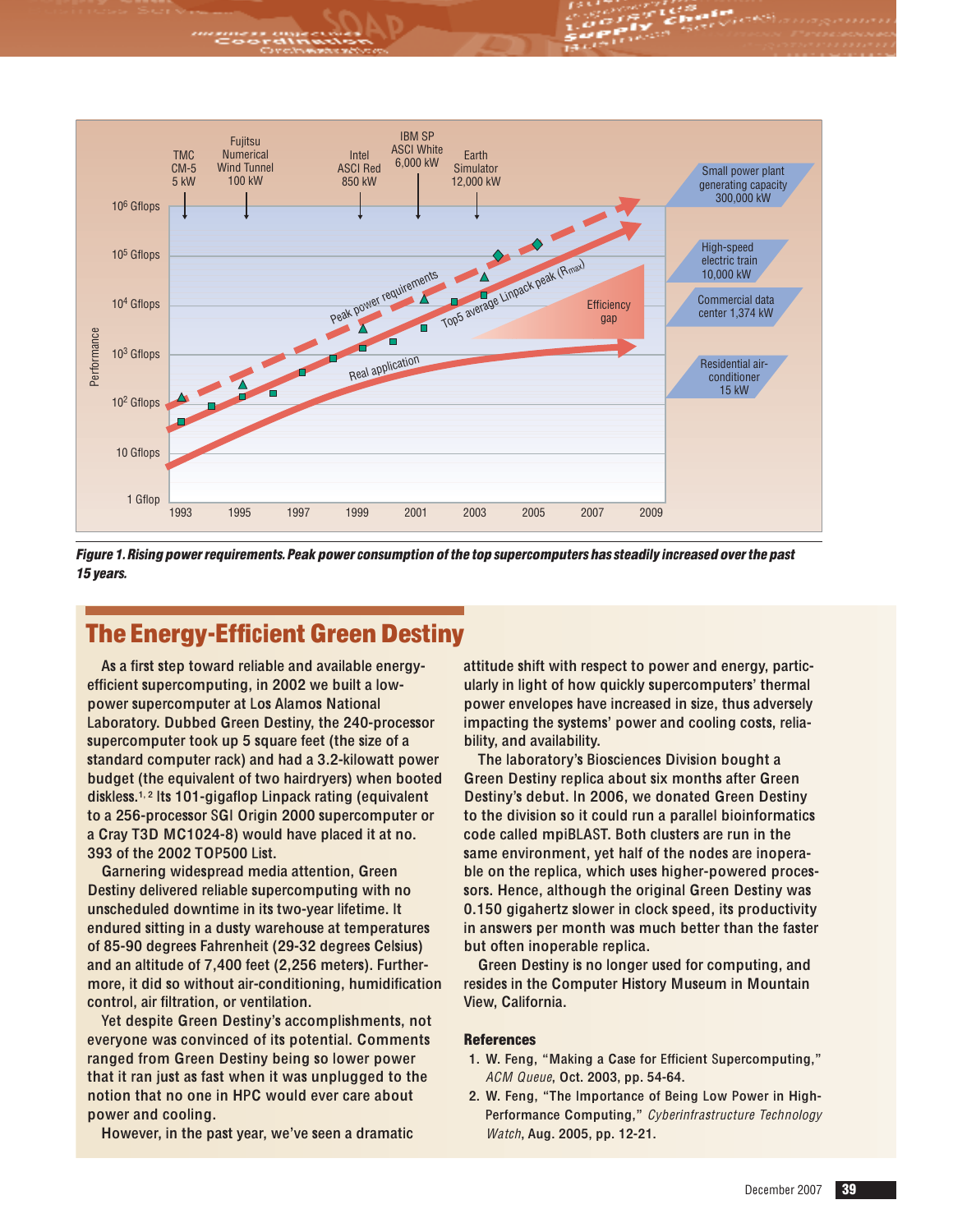#### **Table 1. Reliability and availability of large-scale computing systems.**

| <b>System</b>      | <b>Processors</b> | <b>Reliability and availability</b>                |
|--------------------|-------------------|----------------------------------------------------|
| ASC Q              | 8.192             | Mean time between interrupts: 6.5 hours,           |
|                    |                   | 114 unplanned outages/month                        |
|                    |                   | Outage sources: storage, CPU, memory               |
| <b>ASC White</b>   | 8.192             | Mean time between failures: 5 hours (2001)         |
|                    |                   | and 40 hours (2003)                                |
|                    |                   | Outage sources: storage, CPU, third-party hardware |
| <b>PSC Lemieux</b> | 3.016             | Mean time between interrupts: 9.7 hours            |
|                    |                   | Availability: 98.33 percent                        |
| Google             | 450,000           | 600 reboots/day; 2-3 percent replacement/year      |
| (estimate)         |                   | Outage sources: Storage and memory                 |
|                    |                   | Availability: ~100 percent                         |

Source: D.A. Reed

#### Developing new metrics

Performance-only metrics are likely to remain valuable for comparing existing systems prior to acquisition and helping drive system design. Nonetheless, we need new metrics that capture design differences in energy efficiency. For example, two hypothetical high-performance machines could both achieve 100 teraflops running Linpack and secure a high equivalent ranking on the TOP500 List. But enable smart-power-management hardware or software<sup>1,2</sup> on one machine that can sustain performance and reduce energy consumption by 10 percent, and the TOP500 rankings remain the same.

Unfortunately, metric development is fraught with technical and political challenges. On the technical side, operators must perceive the metric and its associated benchmarks as representative of the workloads typically running on the production system. On the political side, metrics and benchmarks need strong community buy-in.

#### THE GREEN500 LIST

We've been working to improve awareness of energyefficient supercomputer (and data-center) design since the turn of the century. After interaction with government agencies, vendors, and academics, we identified a need for metrics to fairly evaluate large systems that run scientific production codes. We considered a number of methodologies for use in ranking supercomputer efficiency. To promote community buy-in, the initial Green500 List used a single metric and widely-accepted workload while the intent is to extend the Green500 methodology to eventually include rankings for a suite of parallel scientific applications.

The Green500 List ranks supercomputers based on the amount of power needed to complete a fixed amount of work. This effort is focused on data-center-sized deployments used primarily for scientific production codes. In contrast, the SPECPower subcommittee of SPEC is developing power-performance efficiency benchmarks for servers running commercial production codes. The diverse types of evaluations that efforts like the Green500 and SPECPower (www.spec.org/ specpower) provide will give users more choice in determining efficiency metrics for their systems and applications.

#### Measuring efficiency

In the Green500 effort, we treat both performance (speed) and power consumption as first-class design constraints for supercomputer deployments.

**Speed and workload.** The supercomputing community already accepts the flops metric for the Linpack benchmark, which the TOP500 List uses. Although TOP500 principals acknowledge that Linpack isn't

the be-all or end-all benchmark for high-performance computing (HPC), it continues to prevail despite the emergence of other benchmarks. As other benchmark suites gain acceptance, most notably the SPEChpc<sup>3</sup> and HPC Challenge benchmarks,<sup>4</sup> we plan to extend our Green500 List methodology as mentioned. For now, since the HPC community seems to identify with the notion of a clearly articulated and easily understood single number that indicates a machine's prowess, we opt to use floating-point operations per second (flops) as a speed metric for supercomputer performance and the Linpack benchmark as a scalable workload.

**EDn metric.** There are many possibilities for performance-efficiency metrics, including circuit design's EDn metric—with E standing for the energy a system uses while running a benchmark, D for the time to complete that same benchmark,<sup>5-8</sup> and n a weight for the delay term. However, the EDn metrics are biased when applied to supercomputers, particularly as n increases. For example, with large values for n, the delay term dominates so that very small changes in execution time impact the metric dramatically and render changes in E undetectable in comparisons.

**Flops per watt.** For the Green500 List, we opted to use flops per watt for power efficiency. However, this metric might be biased toward smaller supercomputing systems. A supercomputer's wattage will scale (at least) linearly with the number of compute nodes while the flops performance will scale (at most) linearly for embarrassingly parallel problems and sublinearly for all other problems. This implies smaller systems would have better ratings on such a scale.

Nonetheless, flops per watt is easy to measure and has traction in the scientific community. Furthermore, we can reduce the bias toward small systems by ranking systems that first achieve a minimum performance rating. We simply set a minimum flops threshold for entry into the Green500 List and allow bigger super-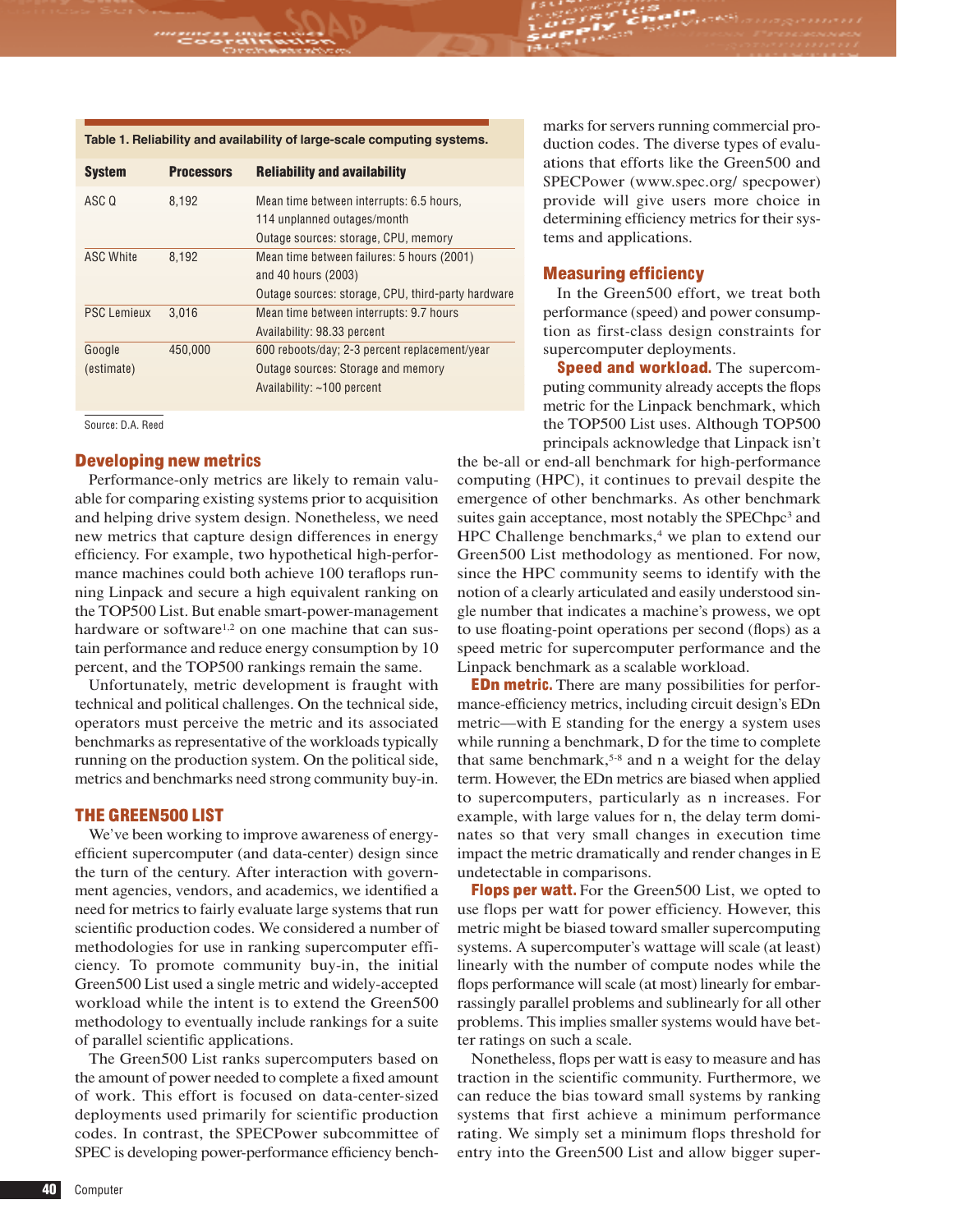computers to rerun their Linpack benchmark, if desired, to meet this minimum threshold and obtain the corresponding power consumption during a benchmark's rerun. That is, the Green500 List ranks supercomputers based on the amount of power needed to complete a fixed amount of work at a rate greater than or equal to the minimum flops threshold.

#### Measuring power consumption

Even after choosing the benchmark and power-efficiency metric, issues surrounding the selection of the flopsper-watt metric for a given supercomputer remained unresolved. First, starting with the metric's numerator, what will be the minimum flops threshold for entry into the Green500 List? We intend to use the flops rating that the no. 500 supercomputer achieves on the latest TOP500 List as the Green500 List's minimum flops threshold.

With the numerator addressed, this leaves wattage as the denominator. Surprisingly to some, the denominator for flops per watt might be more difficult to determine, since there are many permutations for what we could measure and report. For example, we could

- measure the entire supercomputer's power consumption,
- measure a single supercomputer node and extrapolate it to the entire supercomputer, or
- use the manufacturers' advertised peak power numbers (as we used in Figure 1).

Measuring wattage for a supercomputer the size of a basketball court is difficult. However, using advertised peak power numbers could result in over-inflation of the power numbers. We suggest measuring a single compute node's power consumption and multiplying by the number of compute nodes (loosely defining a node as an encased chassis, whether the chassis has the form factor of a standard 1U server or an entire rack).

**Power meters.** To measure power consumption, we propose using a power meter that can sample consumption at granularities of one second or less. The digital meters range in capability from the commodity Watts Up? Pro (www.wattsupmeters.com) to the industrial-strength Yokogawa WT210/WT230 (http://yokogawa.com/tm/wtpz/wt210/tm-wt210\_01.htm). Figure 2 shows a high-level diagram of how a digital power meter measures a given system under test (single compute node) via a common power strip and logs the measurements to a profiling computer.

**Duration.** We also need to address how long to measure power and what we should record and report. Given the meters' recording capabilities, we suggest measuring and recording power consumption for the duration of the Linpack run and using the average power consumption over the entire run. Coupling average power consumption with the Linpack run's execution



Figur<sup>e</sup> 2.Power-measurementinfrastructure.A digital powe<sup>r</sup> meter measures a system under test via a common power strip <sup>a</sup>nd log<sup>s</sup> th<sup>e</sup> <sup>m</sup>easurement<sup>s</sup> t<sup>o</sup> <sup>a</sup> profiling <sup>c</sup>omputer.

time adds inferred overall energy consumption, where energy is average power multiplied by time.

**Cooling.** Finally, we considered whether to include cooling-facility power consumption in the measurement. We decided against inclusion because the Green500 List is intended to measure the supercomputer's power efficiency, rather than cooling systems(which vary widely in power efficiency). Even if we considered cooling for the supercomputer under test, it would be difficult to break out and measure cooling's specific contribution for one supercomputer, given that cooling facilities are designed to support all the machines in a given machine room.

#### TOP500 VERSUS GREEN500

Table 2 presents the Green500 and TOP500 rankings of eight supercomputers, as well as their flops ratings and their peak power usage. This list also shows the results of using the flops-per-watt metric for these supercomputers using their peak performance number (for peak power efficiency) and their Linpack performance number (for actual power efficiency).

As mentioned, using peak power numbers for comparisons isn't optimal. Nonetheless, the relative comparisons using peak power numbers are useful to gauge power-efficiency progress. Beginning with the November 2007 Green500 List, we'll use metered measurements in rankings whenever available. As the list matures, we anticipate metering and verifying all measurements.

Various presentations, Web sites, and magazine and newspaper articles provide the source for these peak power numbers. For the IBM BlueGene/L supercomputer at Lawrence Livermore National Laboratory, the TOP500 wiki reports 1.5 MW as its peak power consumption. LLNL's Web site reports that 7.5 MW is needed to power and cool ASC Purple, while Eurekalert estimates it uses 8 MW.

According to LLNL, for every watt of power the system consumes, 0.7 watts of power is required to cool it. Hence, the power required to merely run ASC Purple would be between 4.4 and 4.7 MW, which matches the 4.5 MW number provided in a presentation at a BlueGene/L workshop.

Jaguar at Oak Ridge National Laboratory is a hybrid system consisting of 56 XT3 cabinets and 68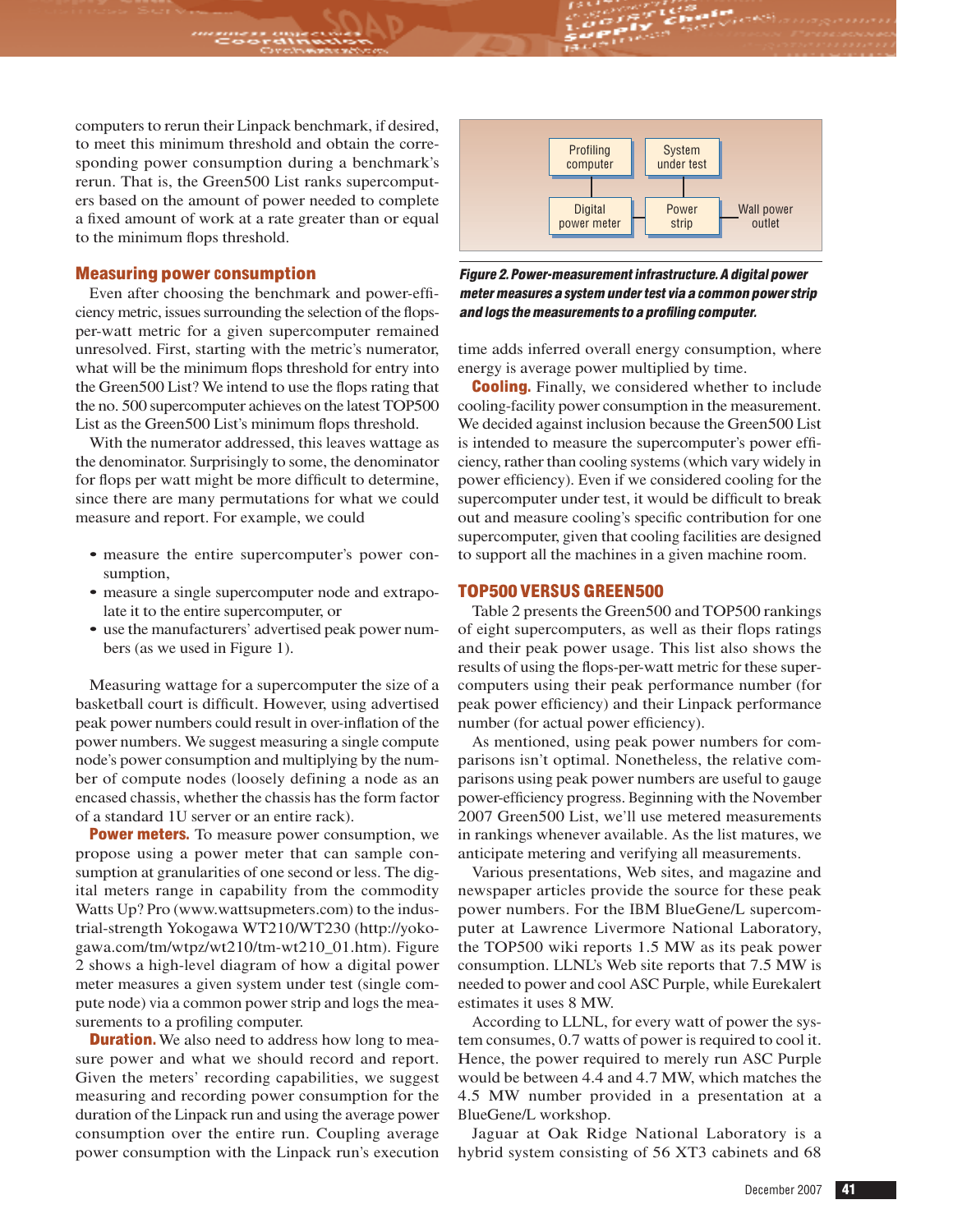| <u>, as is an equipped to the control of the second international control of the control of the control of the con</u> |                        |                                        |                                           |                              |                                                  |                                               |                                          |                       |  |  |  |
|------------------------------------------------------------------------------------------------------------------------|------------------------|----------------------------------------|-------------------------------------------|------------------------------|--------------------------------------------------|-----------------------------------------------|------------------------------------------|-----------------------|--|--|--|
| Green500<br>rank<br>(power<br>efficiency)                                                                              | <b>Supercomputer</b>   | <b>Peak</b><br>performance<br>(Gflops) | <b>Linpack</b><br>performance<br>(Gflops) | <b>Peak</b><br>power<br>(kW) | <b>Peak</b><br>power<br>efficiency<br>(Mflops/W) | Green500<br>rank (peak<br>power<br>efficiency | <b>Power</b><br>efficiency<br>(Mflops/W) | <b>TOP500</b><br>rank |  |  |  |
|                                                                                                                        | BlueGene/L             | 367.000                                | 280.600                                   | 1,200                        | 305.83                                           |                                               | 233.83                                   |                       |  |  |  |
| $\overline{2}$                                                                                                         | <b>MareNostrum</b>     | 94,208                                 | 62,630                                    | 1,344                        | 70.10                                            | $\overline{2}$                                | 46.60                                    | 9                     |  |  |  |
| 3                                                                                                                      | Jaguar                 | 119.350                                | 101.700                                   | 2.087                        | 57.19                                            | 4                                             | 48.73                                    | $\overline{2}$        |  |  |  |
| $\overline{4}$                                                                                                         | System X               | 20.240                                 | 12,250                                    | 310                          | 65.29                                            | 3                                             | 39.52                                    | 71                    |  |  |  |
| 5                                                                                                                      | Columbia               | 60.960                                 | 51,870                                    | 2,000                        | 30.48                                            | 5                                             | 25.94                                    | 13                    |  |  |  |
| 6                                                                                                                      | <b>ASC Purple</b>      | 92.781                                 | 75,760                                    | 4,500                        | 20.62                                            | 6                                             | 16.84                                    | 6                     |  |  |  |
| $\overline{7}$                                                                                                         | ASC Q                  | 20.480                                 | 13.880                                    | 2.000                        | 10.24                                            | 7                                             | 6.94                                     | 62                    |  |  |  |
| 8                                                                                                                      | <b>Earth Simulator</b> | 40.960                                 | 35.860                                    | 7.680                        | 5.33                                             | 8                                             | 4.67                                     | 20                    |  |  |  |

#### **Table 2. June 2007 Green500 and TOP500 rankings.**

Table adapted from a figure provided by NXP Semiconductors.

XT4 cabinets. The peak power consumption of an XT3 cabinet is 14.5 kW while the XT4 cabinet is 18.75 kW, as per Cray datasheets. Thus, the aggregate peak power of Jaguar is about 2 MW.

The 4,800-processor MareNostrum debuted fifth on the June 2005 TOP500 List with an estimated 630 kW power budget to run the machine. More recently, Barcelona Supercomputing Center's MareNostrum was upgraded and expanded into a 10,240-processor BladeCenter JS21 Cluster. If we extrapolate from the original Mare-Nostrum's 630-kW power budget, the 10,240-processor MareNostrum would have a power budget of 1.3 MW.

For the Columbia supercomputer at NASA Ames Research Center, the reported power usage just to run the system is 2 MW. The thermal design power of Itanium-2 processors is 130 watts, so it takes 1.33 MW to run the 10,240 processors in the Columbia. Therefore, 2 MW seems reasonable if Columbia's other components use only 700 kW of power, consistent with our Itanium-based server's power profile.

In November 2005, it took an estimated 1.33 MW to power Jaguar's 5,200 processors. Jaguar's doubling in size to 10,424 processors a year later raised the extrapolated power budget to 2.66 MW.

Powering and cooling Japan's 5,120-processor Earth Simulator requires 11.9 MW, enough to power a city of 40,000 and a 27,000-student university. The Earth Simulator configures the 5,120 processors into 640 eight-way nodes, where each eight-way node uses 20 kilovolt-amperes. Assuming a typical power-factor conversion of 0.6, each node then consumes 20 kVA  $\times$  0.6 = 12 kW. Thus, power consumption for the entire 640 node Simulator is  $640 \times 12$  kW = 7,680 kW, leaving 4,220 kW for cooling.

The power budgets for ASC Q and ASC White run at approximately 2 MW, while System X at <sup>V</sup>irginia Tech consumes a paltry 310 kW, as measured directly from System X's power distribution units. As Table 2 shows,

despite its large size, BlueGene/L is the only custom lowpower supercomputer among the Top500. It's routinely the highest-ranking supercomputer on both the TOP500 and Green500 lists, with a performance-power ratio that's up to two orders of magnitude better than the other supercomputers in Table 2.

The power efficiencies of MareNostrum (semicommodity) and System X (commodity) are 2.5 times better than the other supercomputers, and this ranked them second and fourth on the June 2007 Green500 List, as shown in Table 2. Interestingly, Apple, IBM, and Motorola's commodity PowerPC processor drives both of these power-efficient supercomputers. On the other hand, ASC Purple, which ranked sixth on that TOP500 list, is also based on the PowerPC processor, albeit the Power5, its higher-powered relative. Power5 ultimately contributes to ASC Purple's lower power efficiency and its sixth-place ranking on the 2007 Green500.

#### OPERATIONAL COSTS AND RELIABILITY

Power consumption has become an increasingly important issue in HPC. Ignoring power consumption as a design constraint results in a HPC system with high operational costs and diminished reliability, which often translates into lost productivity.

With respect to high operational costs, ASC Purple has a 7.5-MW appetite (approximately 4.5 MW to power the system and 3 MW for cooling). With a utility rate of 12 cents per kW/hour, the annual electric bill for this system would run nearly \$8 million. If we scaled this architecture to a petaflop machine, powering up and cooling down the machine would require approximately 75 MW. The system's annual power bill could run to \$80 million, assuming energy costs remained the same.

Table 1 shows that the reliability and availability of large-scale systems, ranging from supercomputers to a large-scale server farm, is often measured in hours. Further scaling of such supercomputers and data cen-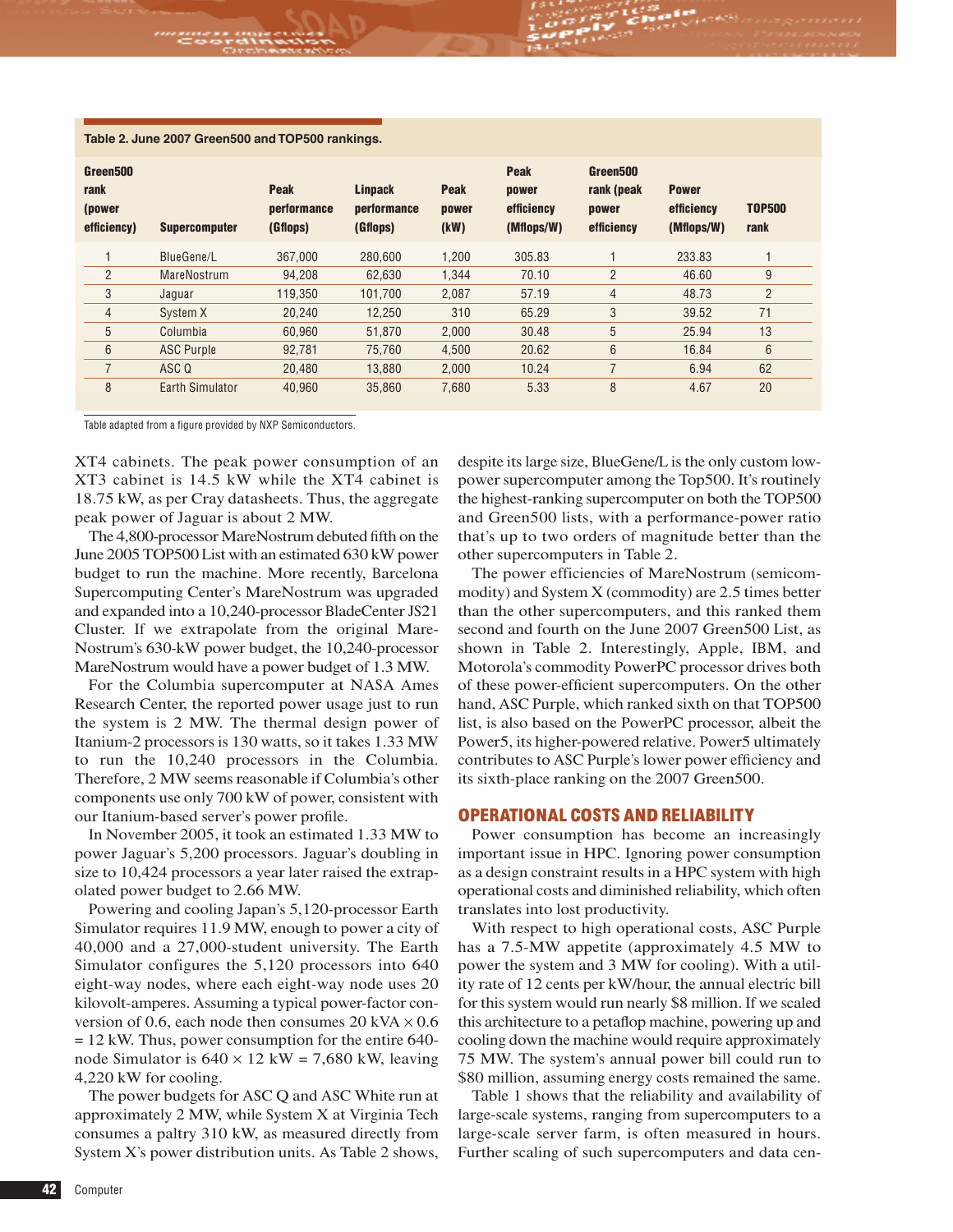ters would result in several failures per minute.<sup>9</sup> This diminished reliability results in millions of dollars per hour in lost productivity.

In light of the above, the HPC community could use an EnergyGuide sticker, such as the Green Destiny sticker shown in Figure 4. The community could also use studies showing that annual server power and cooling costs are approaching annual spending on new machines.

The HPC community needs a Green500 List to rank supercomputers on speed and power requirements, and supplement the TOP500 List. <sup>V</sup>endors and system architects worldwide take substantial pride and invest tremendous effort toward making the biannual TOP500 List. We anticipate that the Green500 List effort will do the same and encourage the HPC community and operators of Internet data centers to design more power-efficient supercomputers and large-scale data centers. For the latest Green500 List, visit www.green500.org. ■

#### **Acknowledgments**

We thank David Bailey, Jack Dongarra, John Shalf, and Horst Simon for their support. Intel, IBM, <sup>V</sup>irginia Tech, the US Department of Energy, and the NSF (CNS 0720750 and 0615276; CCF 0709025 and 0634165) sponsored portions of this work. We also acknowledge colleagues who suggested a Green500 List after an April 2005 keynote at the IEEE International Parallel & Distributed Processing Symposium and a follow-up talk at North Carolina State University. This article is dedicated to those who lost their lives in the 16 April 2007 tragedy at <sup>V</sup>irginia Tech.

#### References

- 1. C. Hsu and W. Feng, "A Power-Aware Run-Time System for High-Performance Computing," <sup>P</sup>roc. <sup>A</sup>CM/IEEE <sup>S</sup><sup>C</sup> <sup>C</sup>onf. (SC|05), IEEE CS Press, 2005, p. 1.
- 2. K.W. Cameron et al., "High-Performance, Power-Aware Distribute<sup>d</sup> Computing for Scientific Applications," <sup>C</sup>omputer, Nov. 2005, pp. 40-47.
- 3. M. Mueller, "Overview of SPEC HPC Benchmarks," BOF presentation, ACM/IEEE SC Conf. (SCl06), 2006.
- 4. J. Dongarra and P. Luszczek, <sup>I</sup>ntroduction <sup>t</sup><sup>o</sup> <sup>t</sup>h<sup>e</sup> <sup>H</sup>P<sup>C</sup> <sup>C</sup>hallenge Benchmar<sup>k</sup> <sup>S</sup>uite, tech. report, Univ. <sup>T</sup>ennessee, <sup>2004</sup>; www.cs.utk.edu/~luszczek/pubs/hpcc-challenge-intro.pdf.
- 5. A. Martin, "Towards an Energy Complexity of Computation," <sup>I</sup>nformation <sup>P</sup>rocessin<sup>g</sup> <sup>L</sup>etters, vol. 77, no. <sup>2</sup>-4, 2001, pp. 181-187.
- 6. D. Brooks and M. Martonosi, "Dynamically Exploiting Narrow Width Operands to Improve Processor Power and Performance," Proc. 5th Int'l Sy<sup>m</sup>p. High-Performance Compute<sup>r</sup> Architecture, IEEE CS Press, 1999, p. 13.
- 7. R. Gonzalez and M. Horowitz, "Energy Dissipation in General-Purpose Microprocessors." <sup>I</sup>EEE <sup>J</sup>. <sup>S</sup>olid-Stat<sup>e</sup> <sup>C</sup>ircuits,



### Figure 4. Energy Guide sticker for Green Destiny. Such a sticker <sup>c</sup>ould <sup>r</sup>emind thos<sup>e</sup> i<sup>n</sup> th<sup>e</sup> HPC <sup>c</sup>ommunity <sup>o</sup>f <sup>a</sup> <sup>c</sup>omputer'<sup>s</sup> <sup>e</sup>nergy <sup>u</sup>s<sup>e</sup> <sup>a</sup>nd hourly operating <sup>c</sup>osts.

Sept. 1996, pp. 1277-1284.

- 8. A. Martin, M. Nystrm, and P. Penzes, ET2: <sup>A</sup> <sup>M</sup>etric <sup>f</sup>o<sup>r</sup> <sup>T</sup>im<sup>e</sup> and Energy <sup>E</sup>fficiency <sup>o</sup><sup>f</sup> <sup>C</sup>omputation, Kluwer Academic Publishers, 2002.
- 9. S. <sup>G</sup>raham, M. Snir, and C. Patterson, eds., <sup>G</sup>ettin<sup>g</sup> <sup>U</sup><sup>p</sup> <sup>t</sup><sup>o</sup> <sup>S</sup>peed: Th<sup>e</sup> <sup>F</sup>utur<sup>e</sup> <sup>o</sup><sup>f</sup> <sup>S</sup>upercomputing, Nat'l Academies Press, 2005.

W<sup>u</sup>-<sup>c</sup>hun Feng is <sup>a</sup><sup>n</sup> <sup>a</sup>ssociat<sup>e</sup> professo<sup>r</sup> <sup>o</sup>f <sup>c</sup>ompute<sup>r</sup> sci<sup>e</sup>nce <sup>a</sup>nd electrical <sup>a</sup>nd <sup>c</sup>ompute<sup>r</sup> <sup>e</sup>ngineering <sup>a</sup><sup>t</sup> Virgini<sup>a</sup> Tech. His <sup>r</sup>esearch interest<sup>s</sup> <sup>a</sup>r<sup>e</sup> high-performance <sup>n</sup>et<sup>w</sup>orking <sup>a</sup>nd <sup>c</sup>omputing. Feng <sup>r</sup>eceived <sup>a</sup> PhD i<sup>n</sup> <sup>c</sup>ompute<sup>r</sup> science fro<sup>m</sup> <sup>t</sup>h<sup>e</sup> University <sup>o</sup>f Illinois <sup>a</sup><sup>t</sup> Urbana-Champaign. H<sup>e</sup> is <sup>a</sup> senio<sup>r</sup> <sup>m</sup>embe<sup>r</sup> <sup>o</sup>f <sup>t</sup>h<sup>e</sup> IEEE Compute<sup>r</sup> Soci<sup>e</sup>ty. Contac<sup>t</sup> hi<sup>m</sup> <sup>a</sup><sup>t</sup> feng@cs.vt.<sup>e</sup>du.

Kirk W. Camero<sup>n</sup> is <sup>a</sup><sup>n</sup> <sup>a</sup>ssociat<sup>e</sup> professo<sup>r</sup> <sup>o</sup>f <sup>c</sup>ompute<sup>r</sup> sci<sup>e</sup>nce <sup>a</sup><sup>t</sup> Virgini<sup>a</sup> Tech <sup>a</sup>nd directo<sup>r</sup> <sup>o</sup>f it<sup>s</sup> Scalable Perfor<sup>m</sup>ance Lab. His <sup>r</sup>esearch interest<sup>s</sup> <sup>a</sup>r<sup>e</sup> powe<sup>r</sup> <sup>a</sup>nd performance i<sup>n</sup> high-performance <sup>a</sup>pplication<sup>s</sup> <sup>a</sup>nd systems. Cameron <sup>r</sup>eceived <sup>a</sup> PhD i<sup>n</sup> <sup>c</sup>ompute<sup>r</sup> science fro<sup>m</sup> Louisian<sup>a</sup> Stat<sup>e</sup> University. H<sup>e</sup> is <sup>a</sup> <sup>m</sup>embe<sup>r</sup> <sup>o</sup>f <sup>t</sup>h<sup>e</sup> IEEE Compute<sup>r</sup> Society. Contac<sup>t</sup> hi<sup>m</sup> <sup>a</sup><sup>t</sup> <sup>c</sup>ameron@cs.vt.<sup>e</sup>du.